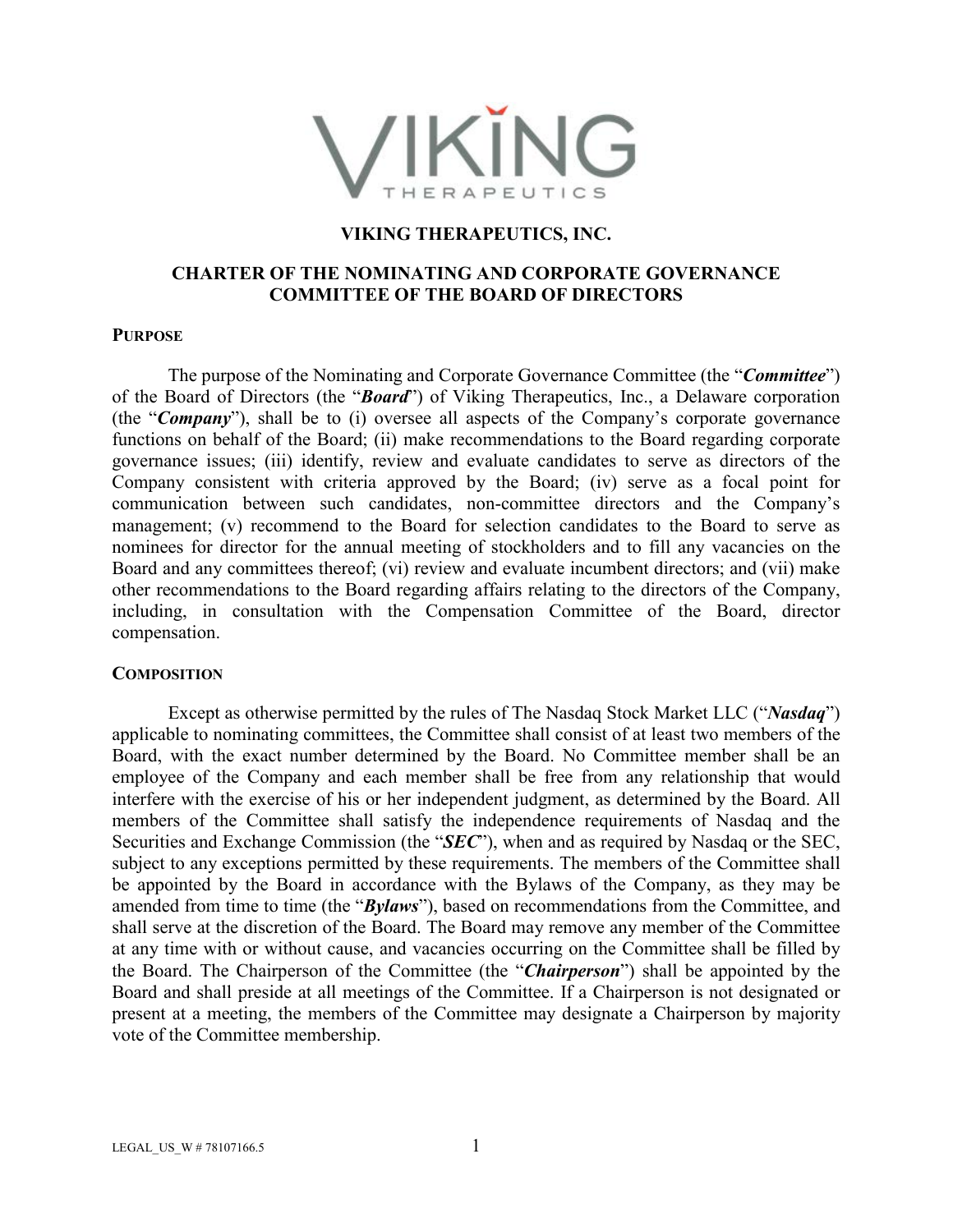The Committee members, in agreeing to serve on the Committee pursuant to this Charter, do so in reliance on, among other things, the indemnification agreements between the Company and each member and the provisions of the Company's Certificate of Incorporation, as may be amended from time to time (the "*Certificate of Incorporation*"), and the Bylaws, which (1) provide indemnification for their benefit, and (2) provide that, to the fullest extent provided by law, no director shall be liable to the Company or its stockholders for monetary damages for breach of fiduciary duty as a director.

#### **MEETINGS AND MINUTES**

The Committee shall hold such regular or special meetings as its members shall deem necessary or appropriate. Special meetings of the Committee may be called by the Chairperson of the Committee or the Chairperson of the Board. The Committee shall have the authority to establish its own rules and procedures for notice and conduct of its meetings so long as they are not inconsistent with any provisions of the Bylaws that are applicable to the Committee. The Chairperson shall prepare and/or approve an agenda in advance of each meeting. A majority of the Committee members constitute a quorum. In addition to the members of the Committee, the other members of the Board, the executive officers and other employees of the Company, as well as outside advisors, may be invited to participate in Committee meetings, or portions thereof. The Committee may act by unanimous written consent (which may include electronic consent) in lieu of a meeting in accordance with the Bylaws, which shall constitute a valid action of the Committee if it has been executed by each Committee member and shows the date of execution.

The Committee shall maintain written minutes of its meetings and copies of its actions by unanimous written consent, and shall cause such minutes and copies of written consents to be filed with the minutes of the meetings of the Board. The minutes of the Committee and actions by unanimous written consent of the Committee members shall be made available to the other members of the Board. The Committee, through the Chairperson, shall report all material activities of the Committee to the Board from time to time, or whenever so requested by the Board.

### **AUTHORITY**

The Committee shall be authorized to access such internal and external resources as the Committee deems necessary or appropriate to fulfill its defined responsibilities, including engagement of independent counsel, consultants and other professional advisors, as well as executive search firms to help identify director candidates, in each case at the expense of the Company. The Committee shall have sole authority to approve fees, costs, compensation and other terms of engagement of such outside resources and advisors. The Committee shall have the authority to perform such other functions, and shall have such powers, as may be necessary or appropriate in the efficient and lawful discharge of its responsibilities hereunder. The Committee shall also have the authority to pay, at the expense of the Company, ordinary administrative expenses that, as determined by the Committee, are necessary or appropriate in carrying out its duties. The Committee has the authority to conduct any investigation appropriate to fulfill its responsibilities. Each member of the Committee shall have full access to all books, records, facilities and personnel of the Company as deemed necessary or appropriate by any member of the Committee to discharge his or her responsibilities hereunder. The Committee shall have the authority to require that any of the Company's personnel, counsel or any other consultant or advisor to the Company attend any meeting of the Committee or meet with any member of the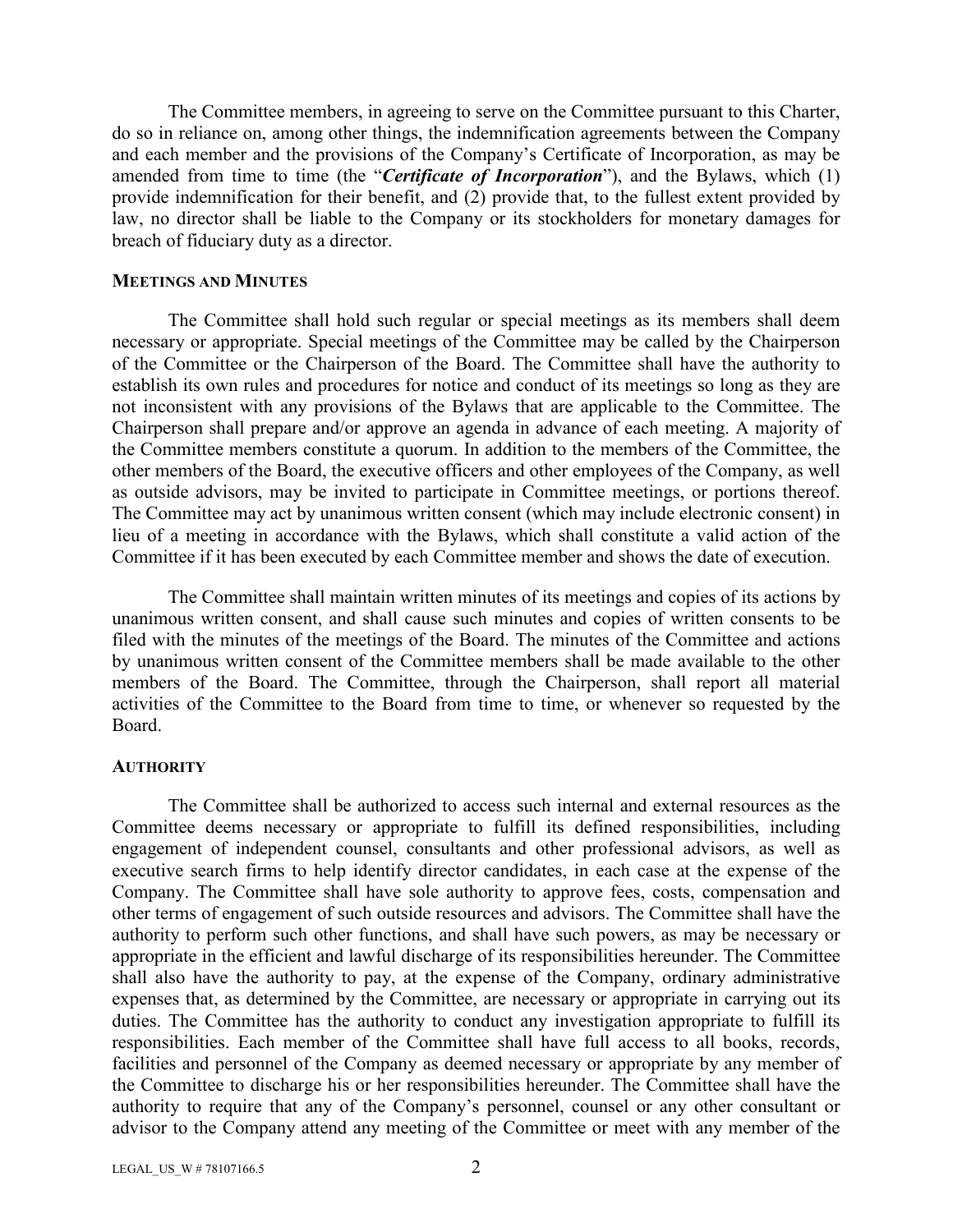Committee or any of its special legal, accounting or other advisors and consultants. The Committee shall have the authority to delegate any of its responsibilities, along with the authority to take action in relation to such responsibilities, to one or more subcommittees as the Committee may deem appropriate in its sole discretion. The operation of the Committee shall be subject to the Bylaws and Section 141 of the General Corporation Law of the State of Delaware, each as in effect from time to time. The approval of this Charter by the Board shall be construed as a delegation of authority to the Committee with respect to the responsibilities set forth herein.

## **OPERATING PRINCIPLES AND PROCESSES**

In fulfilling its function and responsibilities, the Committee should give due consideration to the following operating principles and processes:

- *Communication* Regular and meaningful contact throughout the year with the Board, committee chairpersons, members of senior management and independent professional advisors to the Board and its various committees, as applicable, is viewed as important for strengthening the Committee's knowledge of relevant current and prospective corporate governance issues.
- *Committee Education/Orientation* Developing with management and participating in a process for systematic review of important corporate governance issues and trends in corporate governance practices that could potentially impact the Company will enhance the effectiveness of the Committee.

## **RESPONSIBILITIES**

The Committee's functions and procedures should remain flexible to most effectively address changing circumstances. To implement the Committee's purposes and policies, the Committee shall have the full power and authority to carry out the following primary responsibilities or to delegate such power and authority to one or more subcommittees of the Committee, and shall be charged with the following duties and responsibilities, with the understanding, however, that the Committee may supplement and, unless prohibited by applicable laws, regulations and rules or the requirements of Nasdaq or the SEC, deviate from these activities as appropriate under the circumstances:

1. *Director Nominations*. The Committee has the responsibility of identifying, reviewing and evaluating candidates to serve on the Company's Board, including consideration of any potential conflicts of interest as well as applicable independence and experience requirements. The Committee shall have primary responsibility for determining the minimum qualifications for service on the Board and the right to modify the qualifications from time to time. The Committee shall also have the primary responsibility for reviewing, evaluating and considering the recommendation for nomination of incumbent directors for reelection to the Board, as well as monitoring the size of the Board. The Committee shall also recommend to the Board for selection candidates to the Board to serve as nominees for director for the annual meeting of stockholders and to fill any vacancies on the Board and any committees thereof. The Committee shall also have the power and authority to consider recommendations for Board nominees and proposals submitted by the Company's stockholders pursuant to the procedures described in the Bylaws or proxy statement for an annual meeting of stockholders of the Company, and to establish any policies, requirements, criteria and procedures, including policies and procedures to facilitate stockholder communications with the Board, to recommend to the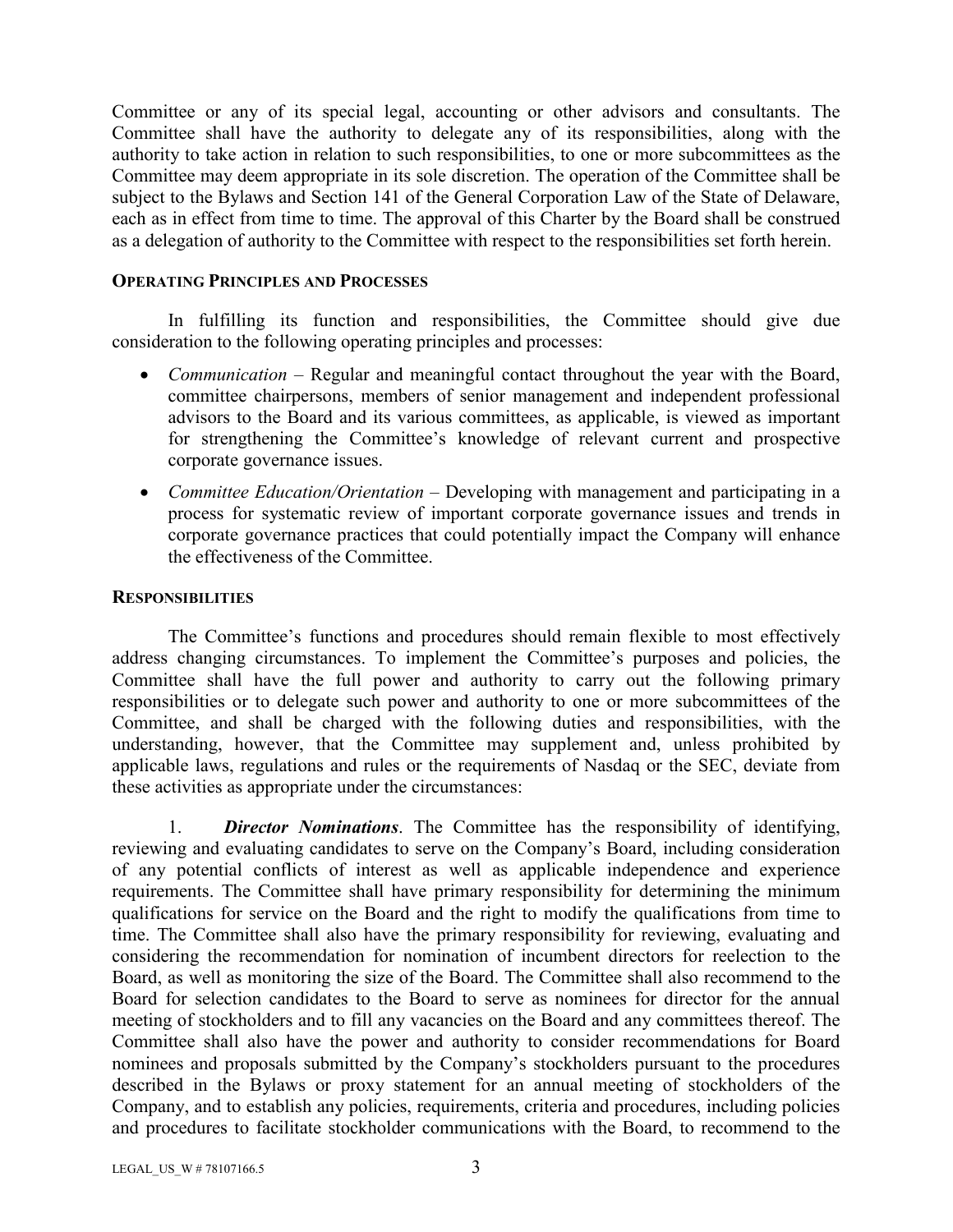Board appropriate action on any such proposal or recommendation and to make any disclosures required by applicable laws, regulations and rules in the course of exercising its authority.

2. *Board and Director Assessment*. The Committee shall periodically review, discuss and assess the performance of the Board, including Board committees, seeking input from senior management, the full Board and others. The assessment shall include evaluation of the Board's contribution as a whole and effectiveness in serving the best interests of the Company and its stockholders, specific areas in which the Board and/or management believe contributions could be improved, and overall Board composition and makeup, including the reelection of current Board members. The factors to be considered shall include whether the directors, both individually and collectively, can and do provide the integrity, experience, judgment, commitment (including having sufficient time to devote to the Company and level of participation), skills, diversity and expertise appropriate for the Company. In assessing the directors, both individually and collectively, the Committee may consider the current needs of the Board, its committees and the Company to maintain a balance of knowledge, experience, diversity and capability in various areas. The Committee shall also consider and assess the independence of directors, including whether a majority of the Board continue to be independent from management in both fact and appearance, as well as within the meaning prescribed by Nasdaq. The results of these reviews shall be provided to the Board for further discussion as appropriate.

3. *Board Committee Nominations*. The Committee, after due consideration of the interests, independence and experience of the individual directors and the independence and experience requirements of Nasdaq, the rules and regulations of the SEC and applicable laws, regulations and rules, shall evaluate the performance of the members of the committees of the Board, review the composition of such committees and recommend to the entire Board annually the chairpersonship and membership of each committee.

4. *New Director Orientation and Continuing Education*. The Committee shall consider instituting a new director orientation a plan or program and a plan or program for the continuing education of directors as it deems necessary, and oversee and maintain and such plans or programs.

5. *Corporate Governance Guidelines; Policy Statements and Code of Conduct and Ethics*. If deemed appropriate by the Committee, the Committee shall develop a set of corporate governance guidelines to be applicable to the Company, shall periodically review and assess these guidelines and their application, and shall recommend any changes deemed appropriate to the Board for its consideration. The Committee shall periodically review the Board's leadership structure to address whether it is appropriate given the specific characteristics and circumstances of the Company. Further, the Committee shall periodically review Company policy statements to determine their adherence to the Company's Code of Conduct and Ethics.

6. *Review of Certificate of Incorporation and Bylaws*. The Committee shall periodically review and assess the Certificate of Incorporation and Bylaws, and shall recommend any proposed changes to the Board for its consideration and approval.

7. *Procedures for Information Dissemination*. The Committee shall oversee and review the processes and procedures used by the Company to provide information to the Board and its committees. The Committee should consider, among other factors, the reporting channels